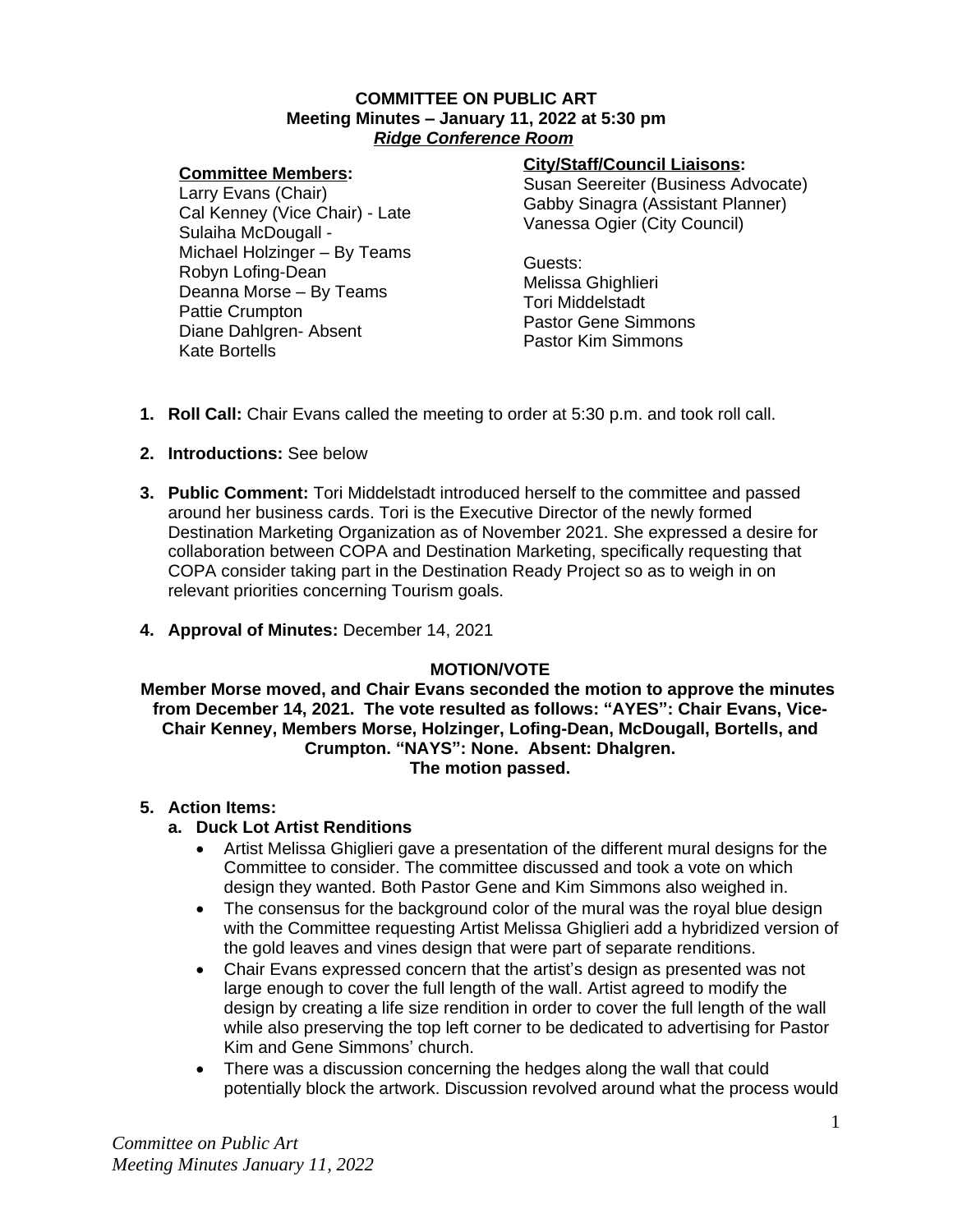be to remove these hedges. Member Holzinger brought up the fact the hedges are used for stormwater retention. Pastors Gene and Kim Simmons also brought up the ongoing problems the hedges and dumpsters along the wall have been posing as far as unwanted transient activity and litter.

 City Staff will need to be looped into the conversation pertaining to the removal of the hedges.

# **b. Select/Recommend Committee Member from application**

 Chair Evans' was the only submitted application received for the position. The committee voted unanimously in favor of Chair Evans continuing his position.

# **MOTION/VOTE**

**Member Crumpton moved, and Member Holzinger seconded the motion to recommend Larry Evans as committee member to City Council. The vote resulted as follows: "AYES": Chair Evans, Vice-Chair Kenney, Members Morse, Holzinger, Lofing-Dean, McDougall, Bortells, and Crumpton. "NAYS": None. Absent: Dhalgren. The motion passed.**

# **c. Chair and Vice Chair Recommendation:**

• Chair Evans suggested revisiting this this topic in another six months.

# **d. Art Box Installation Procedures:**

 Committee discussed the procedures pertaining to the vinyl wraps vs painting the boxes. It was agreed that the Committee will revisit this discussion after the first installation of a vinyl wrapped utility box.

# **6. Subcommittee Updates**

- Subcommittee for the Art Map is continuing work on this project.
- Member Holzinger agreed to follow-up on the status of the bronze statue repairs.
- Gary Spallino has expressed interest in repairing the Gold Miner statue.
- Four Art Spotlights: Art in Motion (two artists featured), Art Along the Rogue, and Alley Beautification.
- The first Art Box installation is going up Thursday 1/13/2022 at 2 p.m. in front of Roe Motors on 7<sup>th</sup> and E Street.
- Art in Motion installations scheduled for Thursday 1/13/2022 at 9:30 a.m.
- Ribbon cutting event for the Osprey Alley scheduled for 1/12/2022 at 10 a.m.

# **Matter from Committee Members and Staff:**

- Chair Evans and Mayor Bristol will be accepting a \$2,000 check from Pacific Power Foundation for Art Along the Rogue.
- Member Kenney recommends committee members to visit the recycled art exhibition occurring at the Museum of Art.
- Member Morse shared a piece from the Daily Courier that featured Joseph Johnson.

# **7. Future Agenda Building for Next Meeting**

- a. Art Box
- b. Public Art of the Month
- c. Goals for funding the next alley for the Alley Beautification project.

# **8. Adjournment**

*Committee on Public Art Meeting Minutes January 11, 2022*